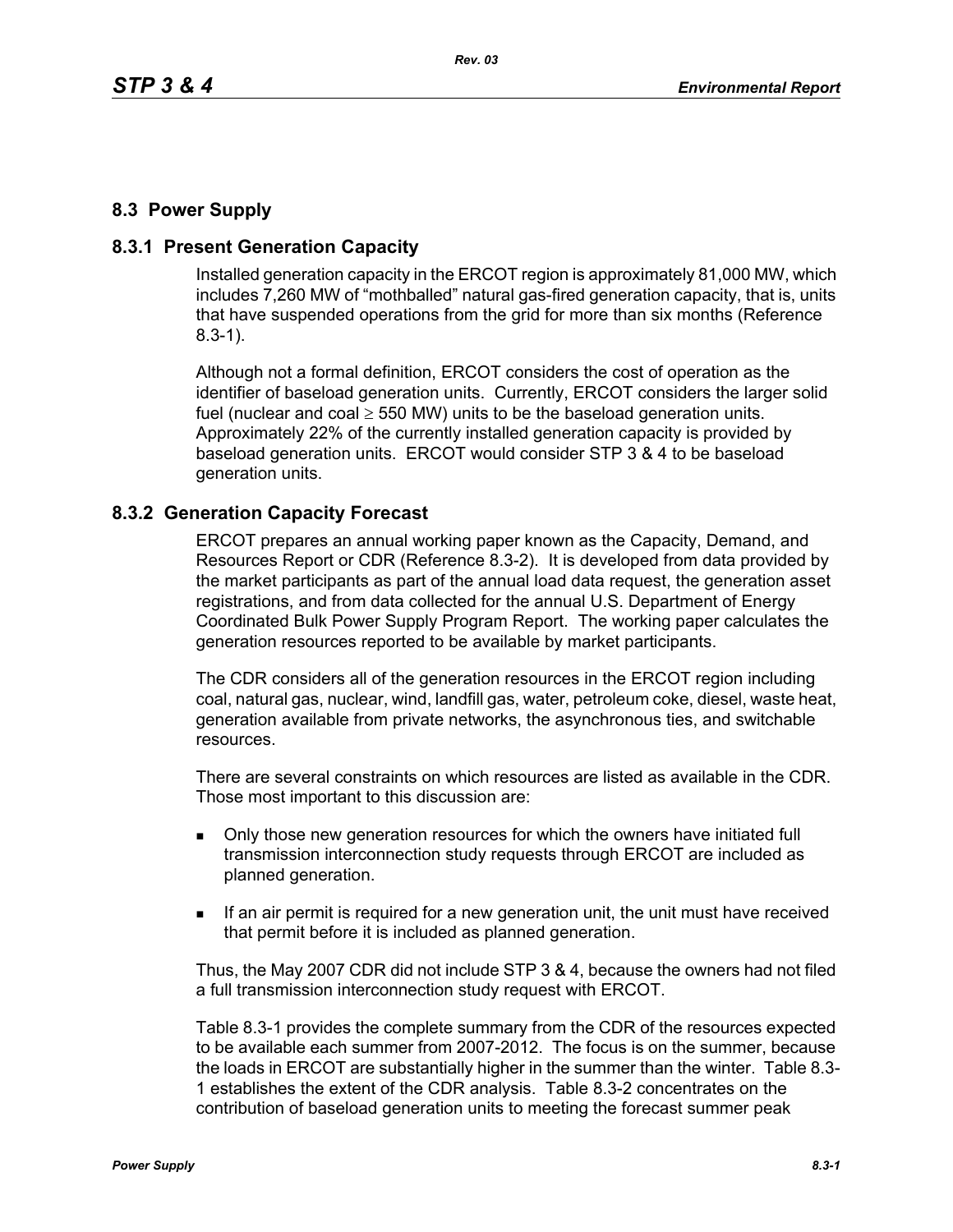demand. Table 8.3-3 is a list of generation units considered to be the baseload units used to develop Table 8.3-2.

Figure 8.3-1 is contained in the CDR and provides the ERCOT generation capacity projections for 2012-2027. The program that develops the curves takes many factors into consideration:

- **Increasing age of generation units, which may lead to inefficiency, increased** outage time, or reduced output capacity
- New units being connected to the grid (capacity and date) based on market participants' reported plans
- Units being decommissioned (capacity and date) in accordance with market participants' reported plans
- Units being mothballed (capacity and date) based on market participants' reported plans
- Units being taken out of mothballed status and reconnected to the grid (capacity and date) based on market participants' reported plans

The figure provides three possible capacity scenarios based on the aging of existing units to assist the market participants in making sound economic decisions. Based on company operating experience and specific economic constraints, some market participants may choose to not operate their units past thirty years, some past forty years, or some past fifty years. The three aging scenarios allow the market participants to understand the forecast generation capacity with and without units of various ages. This provides the market participants flexibility in their economic decisions.

ERCOT does not dictate to the market participants which units should be mothballed, or when mothballed units should be returned to the grid, or when new units should be planned and constructed. ERCOT relies on market economic forces to provide the market participants with the impetus to make such economic decisions. ERCOT simply provides as much information as possible to assist the market participants in making good economic decisions that will benefit the whole ERCOT region.

#### **8.3.3 References**

- 8.3-1 ERCOT Report on Existing and Potential Electric System Constraints and Needs, December 2006, available at http://www.ercot.com/news/presentations/2006/2006\_ERCOT\_Reports\_T ransmission Constraints and Needs.pdf.
- 8.3-2 Report on the Capacity, Demand, and Reserves in the ERCOT Region, May 2007, available at http://www.ercot.com/news/presentations/2007/07CDR05172007-final.xls.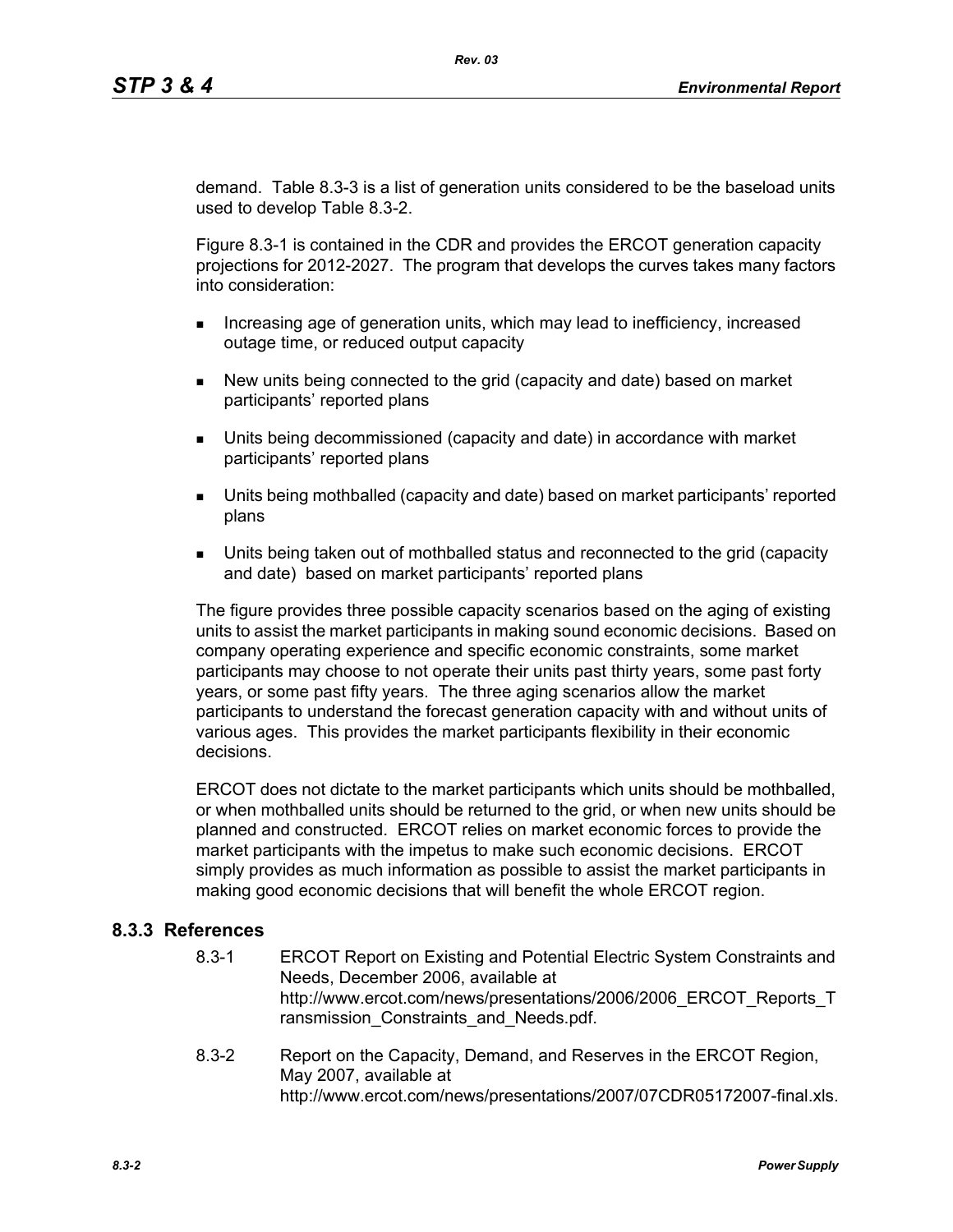| <b>Resources:</b>                                                | 2007   | 2008   | 2009   | 2010     | 2011   | 2012         |
|------------------------------------------------------------------|--------|--------|--------|----------|--------|--------------|
| Installed Capacity, MW                                           | 61,424 | 61,424 | 61,424 | 61,424   | 61,424 | 61,424       |
| Capacity from Private Networks, MW                               | 6,513  | 6,217  | 6,217  | 6,217    | 6,217  | 6,217        |
| Effective Load-Carrying Capability (ELCC) of Wind Generation, MW | 298    | 298    | 298    | 298      | 298    | 298          |
| <b>RMR Units under Contract, MW</b>                              |        | 169    | 169    | 169      | 0      | 0            |
| <b>Operational Generation, MW</b>                                |        | 68,108 | 68,108 | 68,108   | 67,939 | 67,939       |
|                                                                  |        |        |        |          |        |              |
| 50 % of Non-Syncronous Ties, MW                                  | 553    | 553    | 553    | 553      | 553    | 553          |
| Switchable Units, MW                                             | 2,848  | 2,848  | 2,848  | 2,848    | 2,848  | 2,848        |
| Available Mothballed Generation, MW                              | 165    | 510    | 419    | 594      | 558    | 522          |
| Planned Units (not wind) with Signed IA and Air Permit, MW       | 0      | 550    | 550    | 550      | 1,300  | 2,100        |
| ELCC of Planned Wind Units with Signed IA, MW                    | 0      | 171    | 174    | 174      | 174    | 174          |
| <b>Total Resources, MW</b>                                       | 71,970 | 72,740 | 72,652 | 72,827   | 73,372 | 74,136       |
|                                                                  |        |        |        |          |        |              |
| less Switchable Units Unavaialble to ERCOT, MW                   | 158    | 317    | 317    | $\Omega$ | 0      | $\mathbf{0}$ |
| less Retiring Units, MW                                          | 0      | 375    | 375    | 433      | 433    | 433          |
| <b>Resources, MW</b>                                             |        | 72,048 | 71,960 | 72,394   | 72,939 | 73,703       |

Reference 8.3-2

|  | Table 8.3-2 Forecast Summer Capacity, Baseload Generation Units Only |  |  |  |  |
|--|----------------------------------------------------------------------|--|--|--|--|
|--|----------------------------------------------------------------------|--|--|--|--|

|                                                       | 2007   | 2008   | 2009   | 2010   | 2011   | 2012   |
|-------------------------------------------------------|--------|--------|--------|--------|--------|--------|
|                                                       |        |        |        |        |        |        |
| <b>Resources, MW</b>                                  | 71,812 | 72,048 | 71,960 | 72,394 | 72,939 | 73,703 |
|                                                       |        |        |        |        |        |        |
| <b>Baseload Generation, MW</b>                        | 17,621 | 17,621 | 19,057 | 19,998 | 21,378 | 22,178 |
|                                                       |        |        |        |        |        |        |
| % of Resources that are<br><b>Baseload Generation</b> | 24.5%  | 24.5%  | 26.5%  | 27.6%  | 29.3%  | 30.1%  |
|                                                       |        |        |        |        |        |        |

Compiled from Reference 8.3-2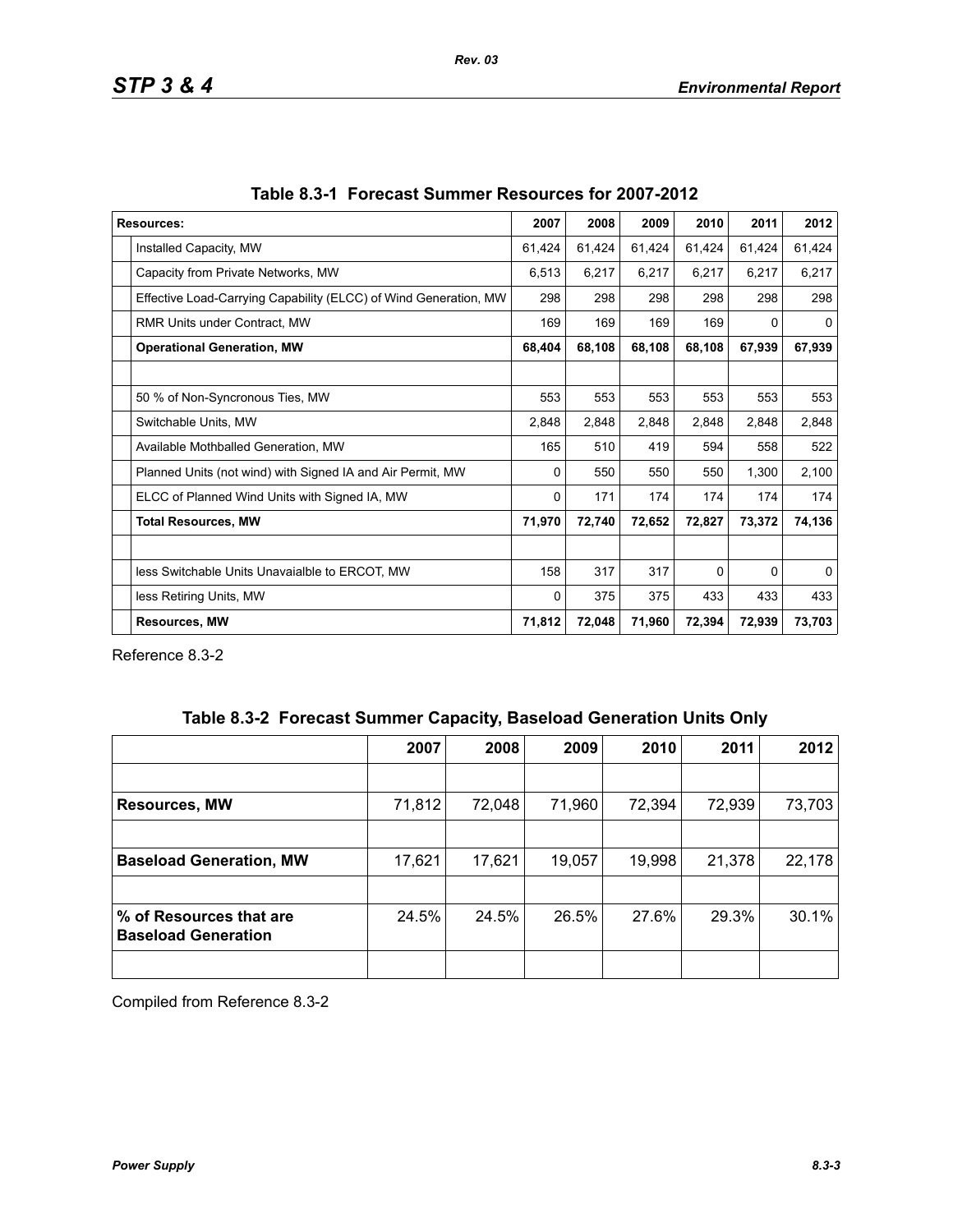|                           | <b>Summer Capacity, MW</b> |        |        |        |        |        |
|---------------------------|----------------------------|--------|--------|--------|--------|--------|
| <b>Unit Name</b>          | 2007                       | 2008   | 2009   | 2010   | 2011   | 2012   |
| Big Brown 1               | 597                        | 597    | 597    | 597    | 597    | 597    |
| Big Brown 2               | 610                        | 610    | 610    | 610    | 610    | 610    |
| Coleto Creek 1            | 633                        | 633    | 633    | 633    | 633    | 633    |
| Comanche Peak 1           | 1,164                      | 1,164  | 1,164  | 1,164  | 1,164  | 1,164  |
| Comanche Peak 2           | 1,164                      | 1,164  | 1,164  | 1,164  | 1,164  | 1,164  |
| Fayette Power Project 1   | 596                        | 596    | 596    | 596    | 596    | 596    |
| Fayette Power Project 2   | 608                        | 608    | 608    | 608    | 608    | 608    |
| JK Spruce 1               | 560                        | 560    | 560    | 560    | 560    | 560    |
| Limestone 1               | 826                        | 826    | 826    | 826    | 826    | 826    |
| Limestone 2               | 853                        | 853    | 853    | 853    | 853    | 853    |
| Martin Lake 1             | 799                        | 799    | 799    | 799    | 799    | 799    |
| Martin Lake 2             | 795                        | 795    | 795    | 795    | 795    | 795    |
| Martin Lake 3             | 804                        | 804    | 804    | 804    | 804    | 804    |
| Monticello 1              | 560                        | 560    | 560    | 560    | 560    | 560    |
| Monticello <sub>2</sub>   | 579                        | 579    | 579    | 579    | 579    | 579    |
| Monticello 3              | 808                        | 808    | 808    | 808    | 808    | 808    |
| Oklaunion 1               | 629                        | 629    | 629    | 629    | 629    | 629    |
| South Texas 1             | 1,282                      | 1,282  | 1,282  | 1,282  | 1,282  | 1,282  |
| South Texas 2             | 1,282                      | 1,282  | 1,282  | 1,282  | 1,282  | 1,282  |
| W A Parish 5              | 657                        | 657    | 657    | 657    | 657    | 657    |
| W A Parish 6              | 645                        | 645    | 645    | 645    | 645    | 645    |
| W A Parish 7              | 567                        | 567    | 567    | 567    | 567    | 567    |
| W A Parish 8              | 603                        | 603    | 603    | 603    | 603    | 603    |
| Oak Grove 1               |                            |        | 855    | 855    | 855    | 855    |
| Sandow 5                  |                            |        | 581    | 581    | 581    | 581    |
| Oak Grove 2               |                            |        |        | 855    | 855    | 855    |
| Comanche Peak 1&2 Upgrade |                            |        |        | 86     | 86     | 86     |
| J K Spruce 2              |                            |        |        |        | 750    | 750    |
| Twin Oaks 3               |                            |        |        |        | 630    | 630    |
| Sandy Creek 1             |                            |        |        |        |        | 800    |
|                           | 17,621                     | 17,621 | 19,057 | 19,998 | 21,378 | 22,178 |

# **Table 8.3-3 Baseload Generation Units for Summer Capacity Forecast**

*Rev. 03*

Compiled from Reference 8.3-2